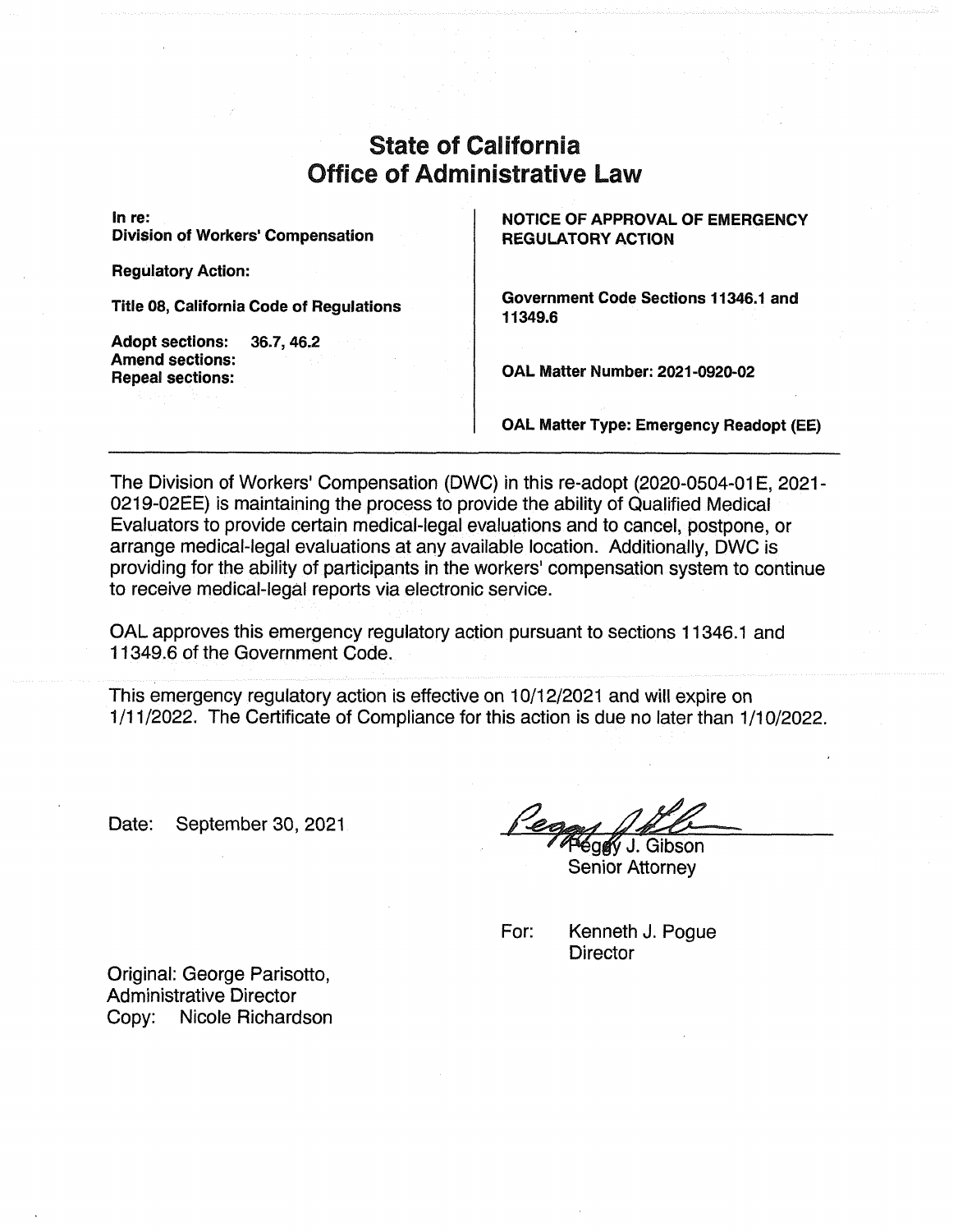| STD, 400 (REV, 10/2019)<br>NOTICE FILE NUMBER                                                                                                                                                                                                                                                                                              | REGULATORY ACTION NUMBER                                                                                  |                         | STATE OF CALIFORNIA –OFFICE OF ADMINISTRATIVE <b>NATIONAL STATE AND RESIDENT AT A RESIDENT AND RESIDENT AND RESIDENT</b> |                  |                                                                                                                                                                                |
|--------------------------------------------------------------------------------------------------------------------------------------------------------------------------------------------------------------------------------------------------------------------------------------------------------------------------------------------|-----------------------------------------------------------------------------------------------------------|-------------------------|--------------------------------------------------------------------------------------------------------------------------|------------------|--------------------------------------------------------------------------------------------------------------------------------------------------------------------------------|
| <b>OAL FILE</b><br>$Z-$<br><b>NUMBERS</b>                                                                                                                                                                                                                                                                                                  |                                                                                                           |                         | 202 INERGIO 2 YOF 02 EEF                                                                                                 |                  | ENNAS PIEL                                                                                                                                                                     |
|                                                                                                                                                                                                                                                                                                                                            | For use by Office of Administrative Law (OAL) only                                                        |                         |                                                                                                                          |                  | in the office of the Secretary of State<br>of the State of California                                                                                                          |
|                                                                                                                                                                                                                                                                                                                                            |                                                                                                           |                         |                                                                                                                          | come.            |                                                                                                                                                                                |
|                                                                                                                                                                                                                                                                                                                                            |                                                                                                           |                         |                                                                                                                          |                  | SEP 30 2021                                                                                                                                                                    |
|                                                                                                                                                                                                                                                                                                                                            |                                                                                                           |                         | OFFICE OF ADMIN, LAW<br>2021 SEP 20 AW11:48                                                                              |                  | 1:15 PM                                                                                                                                                                        |
|                                                                                                                                                                                                                                                                                                                                            |                                                                                                           |                         |                                                                                                                          |                  |                                                                                                                                                                                |
|                                                                                                                                                                                                                                                                                                                                            |                                                                                                           |                         |                                                                                                                          |                  |                                                                                                                                                                                |
|                                                                                                                                                                                                                                                                                                                                            |                                                                                                           |                         |                                                                                                                          |                  |                                                                                                                                                                                |
| <b>NOTICE</b>                                                                                                                                                                                                                                                                                                                              |                                                                                                           |                         | <b>REGULATIONS</b>                                                                                                       |                  |                                                                                                                                                                                |
| <b>AGENCY WITH RULEMAKING AUTHORITY</b>                                                                                                                                                                                                                                                                                                    |                                                                                                           |                         |                                                                                                                          |                  | AGENCY FILE NUMBER (If any)                                                                                                                                                    |
| Division Of Workers' Compensation within Department of Industrial Relations                                                                                                                                                                                                                                                                |                                                                                                           |                         |                                                                                                                          |                  |                                                                                                                                                                                |
| A. PUBLICATION OF NOTICE (Complete for publication in Notice Register)                                                                                                                                                                                                                                                                     |                                                                                                           |                         |                                                                                                                          |                  |                                                                                                                                                                                |
| 1. SUBJECT OF NOTICE                                                                                                                                                                                                                                                                                                                       |                                                                                                           | TITLE(S)                | FIRST SECTION AFFECTED                                                                                                   |                  | 2. REQUESTED PUBLICATION DATE                                                                                                                                                  |
| NOTICE TYPE                                                                                                                                                                                                                                                                                                                                | 4. AGENCY CONTACT PERSON                                                                                  |                         | TELEPHONE NUMBER                                                                                                         |                  | FAX NUMBER (Optional)                                                                                                                                                          |
| Notice re Proposed<br>Other<br><b>Regulatory Action</b>                                                                                                                                                                                                                                                                                    |                                                                                                           |                         |                                                                                                                          |                  |                                                                                                                                                                                |
| <b>ACTION ON PROPOSED NOTICE</b><br><b>OAL USE</b><br>Approved as                                                                                                                                                                                                                                                                          | Approved as                                                                                               | Disapproved/            | <b>NOTICE REGISTER NUMBER</b>                                                                                            |                  | <b>PUBLICATION DATE</b>                                                                                                                                                        |
| <b>ONLY</b><br>Submitted                                                                                                                                                                                                                                                                                                                   | Modified                                                                                                  | Withdrawn               |                                                                                                                          |                  |                                                                                                                                                                                |
| <b>B. SUBMISSION OF REGULATIONS (Complete when submitting regulations)</b>                                                                                                                                                                                                                                                                 |                                                                                                           |                         |                                                                                                                          |                  |                                                                                                                                                                                |
| 1a. SUBJECT OF REGULATION(S)                                                                                                                                                                                                                                                                                                               |                                                                                                           |                         |                                                                                                                          |                  | 1b. ALL PREVIOUS RELATED OAL REGULATORY ACTION NUMBER(S)                                                                                                                       |
| QME Regulations in Response to COVID-19                                                                                                                                                                                                                                                                                                    |                                                                                                           |                         | 2020-0504-01, 2021-0219-02                                                                                               |                  |                                                                                                                                                                                |
| 2. SPECIFY CALIFORNIA CODE OF REGULATIONS TITLE(S) AND SECTION(S) (Including title 26, if toxics related)                                                                                                                                                                                                                                  | <b>ADOPT</b>                                                                                              |                         |                                                                                                                          |                  |                                                                                                                                                                                |
| <b>SECTION(S) AFFECTED</b><br>(List all section number(s)                                                                                                                                                                                                                                                                                  | 36.7, 46.2                                                                                                |                         |                                                                                                                          |                  |                                                                                                                                                                                |
| <b>Individually. Attach</b>                                                                                                                                                                                                                                                                                                                | AMEND                                                                                                     |                         |                                                                                                                          |                  |                                                                                                                                                                                |
| additional sheet if needed.)<br>TITLE(S)                                                                                                                                                                                                                                                                                                   | <b>REPEAL</b>                                                                                             |                         |                                                                                                                          |                  |                                                                                                                                                                                |
| 8 CCR                                                                                                                                                                                                                                                                                                                                      |                                                                                                           |                         |                                                                                                                          |                  |                                                                                                                                                                                |
| 3. TYPE OF FILING                                                                                                                                                                                                                                                                                                                          |                                                                                                           |                         |                                                                                                                          |                  |                                                                                                                                                                                |
| Regular Rulemaking (Gov.<br>Code §11346)                                                                                                                                                                                                                                                                                                   | Certificate of Compliance: The agency officer named<br>below certifies that this agency complied with the |                         | X Emergency Readopt<br>(Gov. Code, §11346.1(h))                                                                          |                  | Changes Without<br>Regulatory Effect (Cal.                                                                                                                                     |
| Resubmittal of disapproved<br>or withdrawn nonemergency                                                                                                                                                                                                                                                                                    | provisions of Gov. Code §§11346.2-11347.3 either<br>before the emergency regulation was adopted or        |                         |                                                                                                                          |                  | Code Regs., title 1, §100)                                                                                                                                                     |
| filing (Gov. Code §§11349.3,<br>11349.4)                                                                                                                                                                                                                                                                                                   | within the time period required by statute.                                                               |                         | File & Print                                                                                                             |                  | Print Only                                                                                                                                                                     |
| Emergency (Gov. Code.                                                                                                                                                                                                                                                                                                                      | Resubmittal of disapproved or withdrawn                                                                   |                         | Other (Specify)                                                                                                          |                  |                                                                                                                                                                                |
| §11346.1(b))                                                                                                                                                                                                                                                                                                                               | emergency filing (Gov. Code, §11346.1)                                                                    |                         |                                                                                                                          |                  |                                                                                                                                                                                |
|                                                                                                                                                                                                                                                                                                                                            |                                                                                                           |                         |                                                                                                                          |                  | 4. ALL BEGINNING AND ENDING DATES OF AVAILABILITY OF MODIFIED REGULATIONS AND/OR MATERIAL ADDED TO THE RULEMAKING FILE (Cal. Code Regs. title {, \$44 and Gov. Code \$11347.1) |
| 5. EFFECTIVE DATE OF CHANGES (Gov. Code, §§ 11343.4, 11346.1(d); Cal. Code Regs., title 1, §100)<br>Effective January 1, April 1, July 1, or                                                                                                                                                                                               | Effective on filing with                                                                                  |                         |                                                                                                                          |                  |                                                                                                                                                                                |
|                                                                                                                                                                                                                                                                                                                                            | Secretary of State                                                                                        | Regulatory Effect       | 19100 Changes Without K Effective other<br>Regulatory Effect K (Specify)                                                 | January 10, 2022 | 12/2021<br>10                                                                                                                                                                  |
| October 1 (Gov. Code §11343.4(a))                                                                                                                                                                                                                                                                                                          |                                                                                                           |                         | Fair Political Practices Commission                                                                                      |                  | State Fire Marshal                                                                                                                                                             |
|                                                                                                                                                                                                                                                                                                                                            |                                                                                                           |                         |                                                                                                                          |                  |                                                                                                                                                                                |
| Department of Finance (Form STD. 399) (SAM §6660)                                                                                                                                                                                                                                                                                          |                                                                                                           |                         | FAX NUMBER (Optional)                                                                                                    |                  | E-MAIL ADDRESS (Optional)                                                                                                                                                      |
| Other (Specify)                                                                                                                                                                                                                                                                                                                            |                                                                                                           | <b>TELEPHONE NUMBER</b> | 510-286-0687                                                                                                             |                  | nrichardson@dir.ca.gob                                                                                                                                                         |
| <b>CONTACT PERSON</b>                                                                                                                                                                                                                                                                                                                      |                                                                                                           | 510-286-0656            |                                                                                                                          |                  |                                                                                                                                                                                |
|                                                                                                                                                                                                                                                                                                                                            |                                                                                                           |                         |                                                                                                                          |                  |                                                                                                                                                                                |
| 6. CHECK IF THESE REGULATIONS REQUIRE NOTICE TO, OR REVIEW, CONSULTATION, APPROVAL OR CONCURRENCE BY, ANOTHER AGENCY OR ENTITY<br>Nicole L. Richardson<br>8. I certify that the attached copy of the regulation(s) is a true and correct copy<br>of the regulation(s) identified on this form, that the information specified on this form |                                                                                                           |                         |                                                                                                                          |                  | For use by Office of Administrative Law (OAL) only                                                                                                                             |
| is true and correct, and that I am the head of the agency taking this action,<br>or a designee of the head of the agency, and am authorized to make this certification.                                                                                                                                                                    |                                                                                                           |                         |                                                                                                                          |                  |                                                                                                                                                                                |
| SIGNATURE OF AGENCY HEAD OR DESIGNEE                                                                                                                                                                                                                                                                                                       |                                                                                                           |                         |                                                                                                                          |                  | SEP 30 2021                                                                                                                                                                    |
|                                                                                                                                                                                                                                                                                                                                            |                                                                                                           | DATE                    |                                                                                                                          |                  |                                                                                                                                                                                |
| TYPED NAME AND TITLE OF SIGNATORY                                                                                                                                                                                                                                                                                                          |                                                                                                           |                         |                                                                                                                          |                  | <b>Office of Administrative Law</b>                                                                                                                                            |
| George Parisotto, Administrative Director, Division of Worker's Compensation                                                                                                                                                                                                                                                               |                                                                                                           |                         |                                                                                                                          |                  |                                                                                                                                                                                |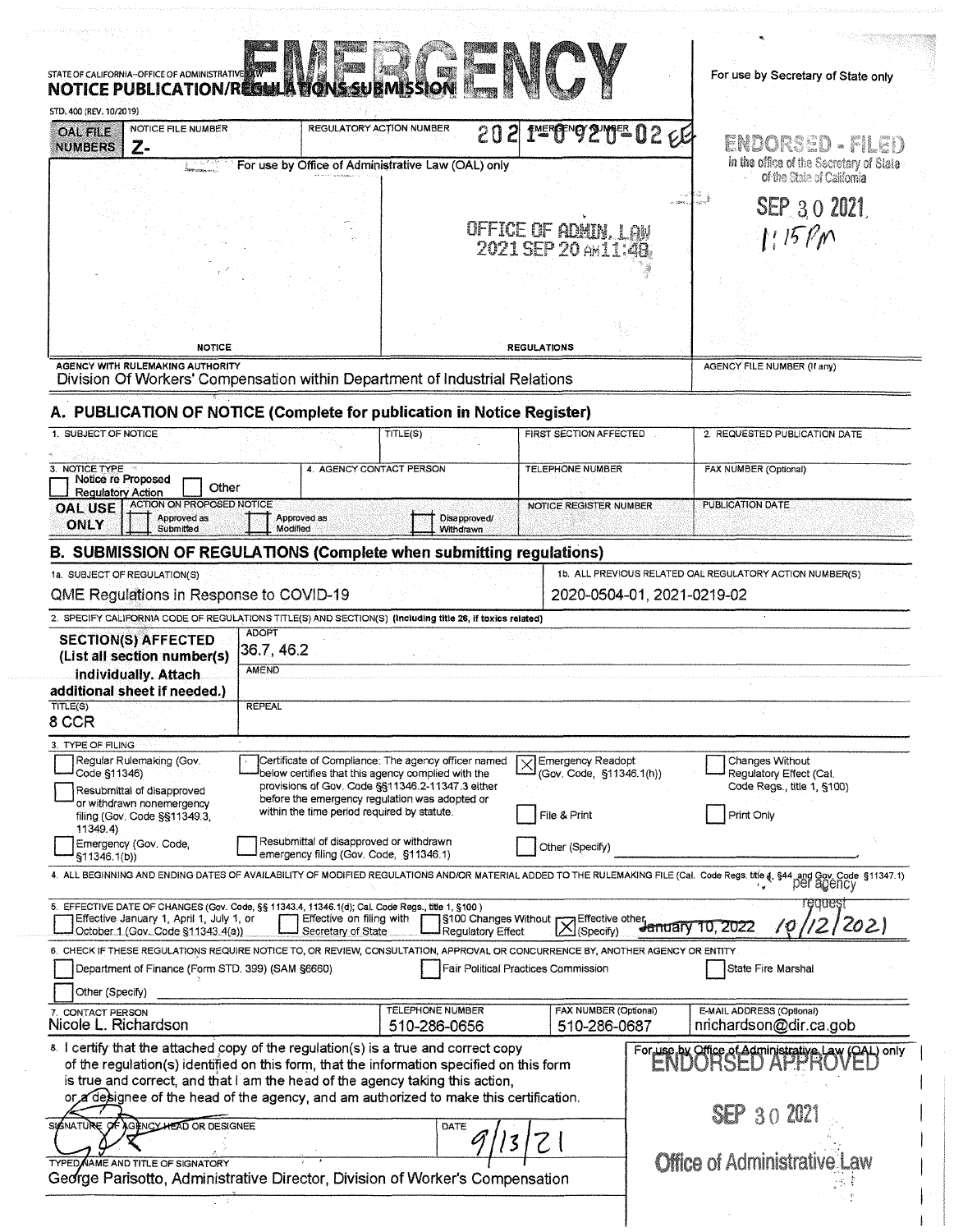#### Adopt

### **DWC - Proposed QME Emergency Regulation in Response to COVID-19**

#### **§ 36.7 QME Electronic Service Emergency Regulation in Response to COVID-19**

- (a) During the period that this emergency regulation is in effect, a QME, AME, or other medical-legal report and required documents may be served electronically as follows:
	- (1) For purposes of this section:
		- (A) "Electronic service" means service of the medical-legal report and all documents required by section 36, on a party or other person, by either electronic transmission or electronic notification. Electronic service may be performed directly by the physician or by an agent of the physician, or through an electronic service provider.
		- (B) "Electronic transmission" means the transmission of a document by electronic means to the electronic service address at or through which a party or other person has authorized electronic service.
		- (C) "Electronic notification" means the notification of the party or other person that a document is served by sending an electronic message to the electronic address at or through which the party or other person has authorized electronic service, specifying the exact name of the document served, and providing a hyperlink at which the served document may be viewed and downloaded.
	- (2) Electronic service shall be permitted only where the parties agree and a written confirmation of that agreement is made. At the time of giving consent to electronic service, a party or entity shall provide the party's electronic address for the purpose of receiving electronic service.
	- (3) Electronic service shall not be permitted on any unrepresented party or unrepresented injured worker.
	- (4) For purposes of electronic service, the medical-legal report or other papers must be transmitted to an electronic address maintained by the person or entity on whom it is served, using the most recent electronic address provided to the physician by the party who consented to accept service electronically.
	- (5) Service is complete at the time of transmission. Any period of notice and any right or duty to act or make any response within any period or on a date certain after service of the document, shall be extended by two business days.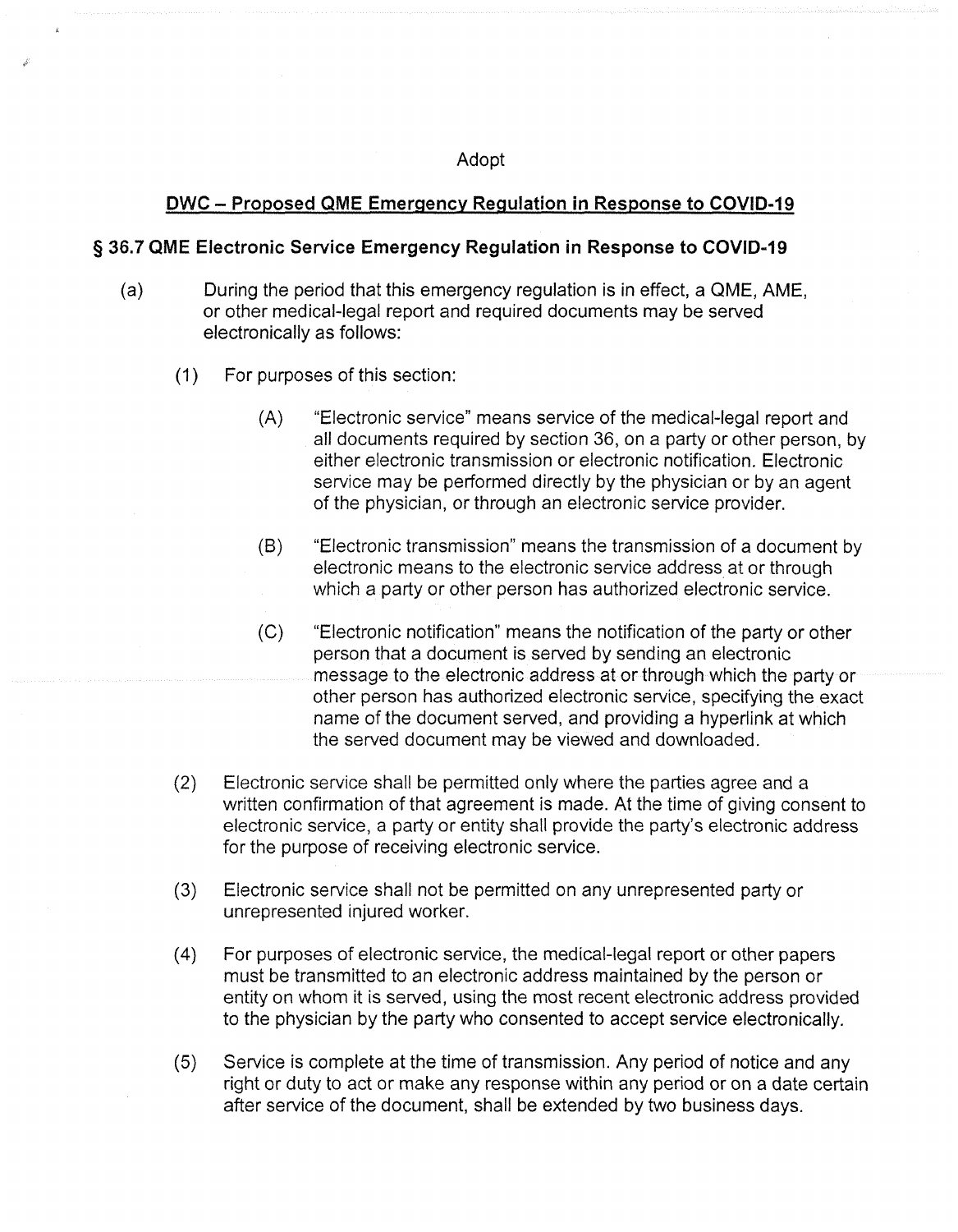- (b) For purposes of service of a medical-legal report in claims of injury to the psyche, all of the terms of section 36.5 shall apply to electronic service, except the service requirements in section 36.5(b)(6) may be accomplished by electronic service pursuant to the terms of this regulation.
- (c) For purposes of service of all medical-legal reports, all of the terms of section 36 shall apply to electronic service, except that the manner of service of the report may be accomplished by electronic transmission, where appropriate, pursuant to the terms of this regulation.
- (d) For purposes of electronic service of all medical-legal reports, the mandatory form 122 (AME or QME Declaration of Service of Medical-Legal Report, see 8 Cal. Code Regs. § 122) may be replaced by an Affidavit of Proof of Electronic Service. The Affidavit of Proof of Electronic Service shall set forth the exact title of the document served in the action, showing (A) the name and residence or business address of the person making the service, (B) that he or she is a resident of, or employed in, the county where the electronic service occurs, (C) that he or she is over the age of 18 years, (D) that he or she is readily familiar with the business' practice for serving electronically, and (E) that the document would be electronically served that same day in the ordinary course of business following ordinary business practices. The Affidavit of Proof of Electronic Service shall be signed under penalty of perjury under the laws of the State of California. The Affidavit of Proof of Electronic Service shall also include all of the following:
	- (1) The electronic service address and the residence or business address of the person making the electronic service.
	- (2) The date of electronic service.
	- (3) The name and electronic service address of the person or entity served.
	- (4) A statement that the document was served electronically.
- (e) For purposes of electronic service, the physician shall maintain an original copy of all documents electronically served, pursuant to the terms of section 39.5 of title 8, California Code of Regulations. The documents maintained by the physician pursuant to this section shall contain an original signature.

Note: Authority cited: Sections 133, 139.2, 4627 and 5307.3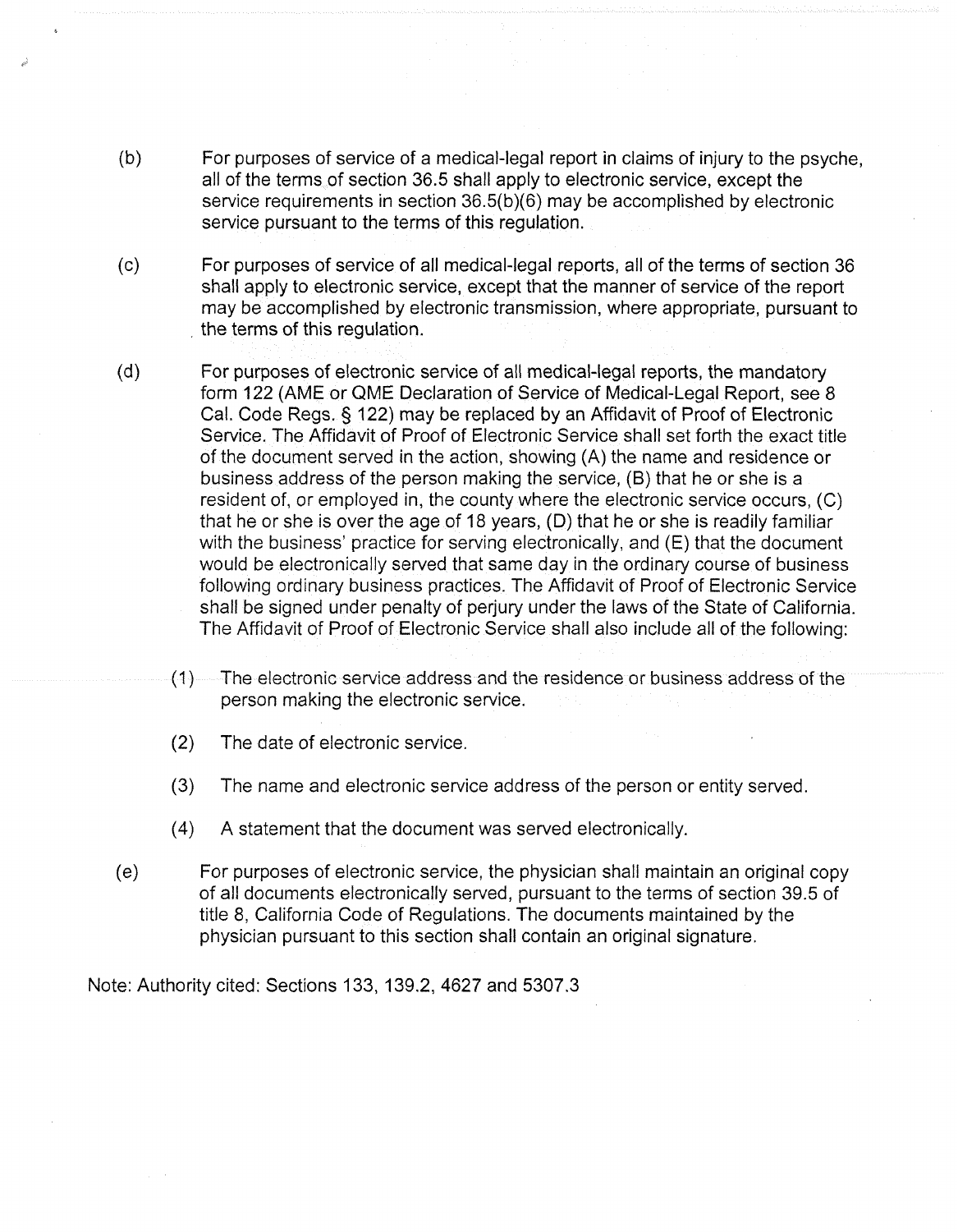## **DWC - Proposed QME Emergency Regulation in Response to COVID-19**

#### **§ 46.2 QME Emergency Regulation in Response to COVID-19**

- (a) During the period that this emergency regulation is in effect a QME, AME, or other medical-legal evaluation may be performed as follows:
	- (1) A QME or AME may reschedule in-person medical-legal appointments currently calendared. When a currently calendared in-person medical-legal appointment is rescheduled, the physician shall reschedule the evaluation to take place within 90 days after the date that both the statewide stay-at-home order limiting travel outside one's home, and any similar local order in the jurisdiction where the injured worker resides or the visit will occur, if applicable, are lifted; or
	- (2) A QME or AME may provide a record review and injured worker electronic interview summary report. The physician may interview the injured worker either by telephone or by any form of video conferencing. Once the statewide stay-at-home order, and any similar local order in the jurisdiction where the visit will occur, are lifted, the QME may then schedule a face-to-face evaluation taking all necessary precautions.
		- (A) The QME or AME shall schedule the electronic interview appointment by sending notice of the appointment with the information necessary for the injured worker to make the telephone call or initiate the videoconferencing for the appointment. The notice shall contain all the information ordinarily provided by the form 110 (QME: Appointment Notification Form See 8 Cal. Code Regs. §110) in addition to the information to complete the telephone or videoconference connection. The notice of electronic interview shall be transmitted in the manner required by 8 CCR section 34(a). Upon service of the notice of electronic interview, the parties to the action shall provide the QME or AME with the records for review at least 10 days prior to the scheduled appointment and in accordance with the provisions of Labor Code section 4062.3.
	- (3) A QME or AME may complete a medical-legal evaluation through telehealth when a physical examination is not necessary and all of the following conditions are met:

1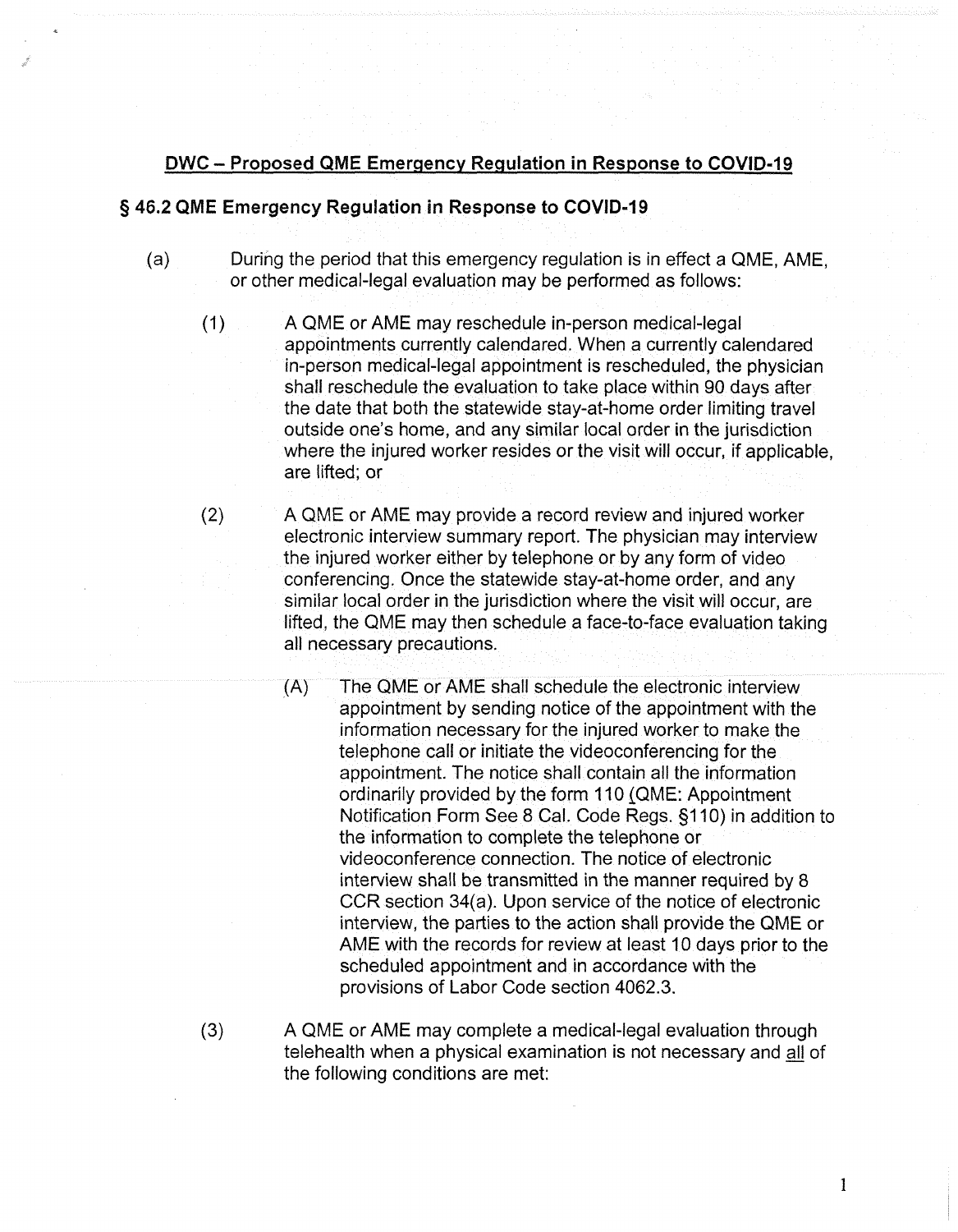- (A) The injured worker is not required to travel outside of their immediate household to accomplish the telehealth evaluation; and
- (B) There is a medical issue in dispute which involves whether or not the injury is AOE/COE (Arising Out of Employment / Course of Employment), or the physician is asked to address the termination of an injured worker's indemnity benefit payments or address a dispute regarding work restrictions; and
- (C) There is agreement in writing to the telehealth evaluation by the injured worker, the carrier or employer, and the QME. Agreement to the telehealth evaluation cannot be unreasonably denied. If a party to the action believes that agreement to the telehealth evaluation has been unreasonably denied under this section, they may file an objection with the Workers' Compensation Appeals Board, along with a Declaration of Readiness to Proceed to set the matter for a hearing;
- (D) The telehealth visit under the circumstances is consistent with appropriate and ethical medical practice, as determined by the QME; and
- (E) The QME attests in writing that the evaluation does not require a physical exam.
- (4) For purposes of evaluations pursuant to subdivision (3) of this emergency regulation, telehealth means remote visits via videoconferencing, video-calling, or similar such technology that allows each party to see the other via a video connection.
- (b) During the time this regulation is in effect, section 31.3 (e) of title 8 of the California Code of Regulations, is suspended and the following is effective:
	- (1) If a party with the legal right to schedule an appointment with a QME is unable to obtain an appointment with a selected QME within 90 days of the date of the appointment request, that party may waive the right to a replacement QME in order to accept an appointment that is no more than 120 days after the date of the party's initial appointment request. When the selected QME is unable to schedule the evaluation within 120 days of the date of

2